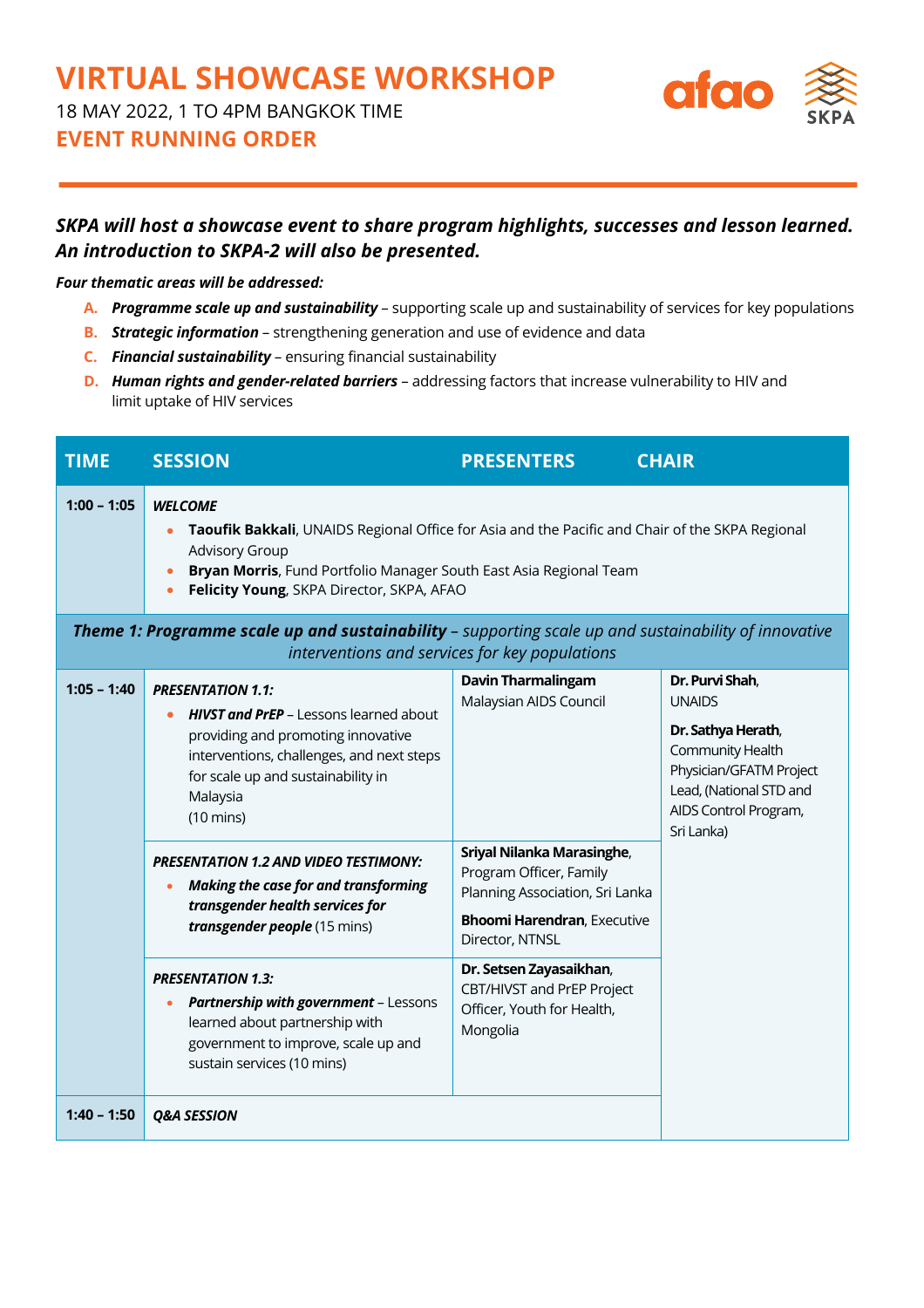| <b>TIME</b>                                                                                                                                   | <b>SESSION</b>                                                                                                                                                                                                                                                                                                                         | <b>PRESENTERS</b>                                                                                                                                                             | <b>CHAIR</b>                                                                                                                                  |  |  |  |
|-----------------------------------------------------------------------------------------------------------------------------------------------|----------------------------------------------------------------------------------------------------------------------------------------------------------------------------------------------------------------------------------------------------------------------------------------------------------------------------------------|-------------------------------------------------------------------------------------------------------------------------------------------------------------------------------|-----------------------------------------------------------------------------------------------------------------------------------------------|--|--|--|
| Theme 2: Financial Sustainability - ensuring financial sustainability of services for key populations                                         |                                                                                                                                                                                                                                                                                                                                        |                                                                                                                                                                               |                                                                                                                                               |  |  |  |
| $1:50 - 2:10$                                                                                                                                 | <b>PRESENTATION 2.1:</b><br>Social contracting - Sharing the<br>$\bullet$<br>LoveYourself experience in social<br>contracting and where to next? (10mins)<br><b>PRESENTATION 2.2:</b><br><b>APCOM's vision and strategy towards</b><br>$\bullet$<br>sustainability - approach, challenges,<br>lessons learned and next steps (10 mins) | Ronivin Garcia Pagtakhan,<br>RN, MAN, PhD Ed, Founder<br>and Executive Director,<br>LoveYourself Inc.<br>Midnight Poonkasetwatana,<br>Executive Director, APCOM               | <b>Gonzalo Penacoba-</b><br><b>Fernandez</b><br>(Global Fund)                                                                                 |  |  |  |
| Theme 3: Human rights and gender-related barriers - addressing factors that increase<br>vulnerability to HIV and limit uptake of HIV services |                                                                                                                                                                                                                                                                                                                                        |                                                                                                                                                                               |                                                                                                                                               |  |  |  |
| $2:25 - 2:55$                                                                                                                                 | <b>PRESENTATION 3.1:</b><br><b>Strengthening the community - building</b><br>$\bullet$<br>community network capacity in PNG (10<br>mins)                                                                                                                                                                                               | Lesley Bola,<br>Executive Director, KPAC<br><b>Vanessa Monley,</b>                                                                                                            | <b>Midnight</b><br>Poonkasetwatana,<br>Executive Director, APCOM<br>Adj Prof<br>Darryl O'Donnell,<br><b>Chief Executive Officer</b><br>(AFAO) |  |  |  |
|                                                                                                                                               | <b>PRESENTATION 3.2:</b><br><b>Regional key populations supporting</b><br>country-level leadership and action (10<br>mins)                                                                                                                                                                                                             | Program Officer, Youth Lead                                                                                                                                                   |                                                                                                                                               |  |  |  |
|                                                                                                                                               | <b>PRESENTATION 3.3:</b><br>Listening to communities. Estrella+<br>experience with establishing a community<br>feedback mechanism<br>$(10 \text{ mins})$                                                                                                                                                                               | Fernando Mota,<br>Program Manager, Estrella +,<br><b>Timor Leste</b>                                                                                                          |                                                                                                                                               |  |  |  |
| $2:55 - 3:10$                                                                                                                                 | <b>GUIDED PANEL DISCUSSION:</b><br>Building community resilience,<br>addressing human rights and<br>gender-related barriers                                                                                                                                                                                                            | <b>PANEL:</b><br>Sita Shahi, ICWAP<br>۰<br>Harry Prabowo, APNPlus<br>$\bullet$<br>Byambaa Chultemsuren,<br>$\bullet$<br>Program Officer, Youth for<br>Health Center, Mongolia | <b>Midnight</b><br>Poonkasetwatana,<br>Executive Director, APCOM<br>Adj Prof<br>Darryl O'Donnell,<br><b>Chief Executive Officer</b><br>(AFAO) |  |  |  |